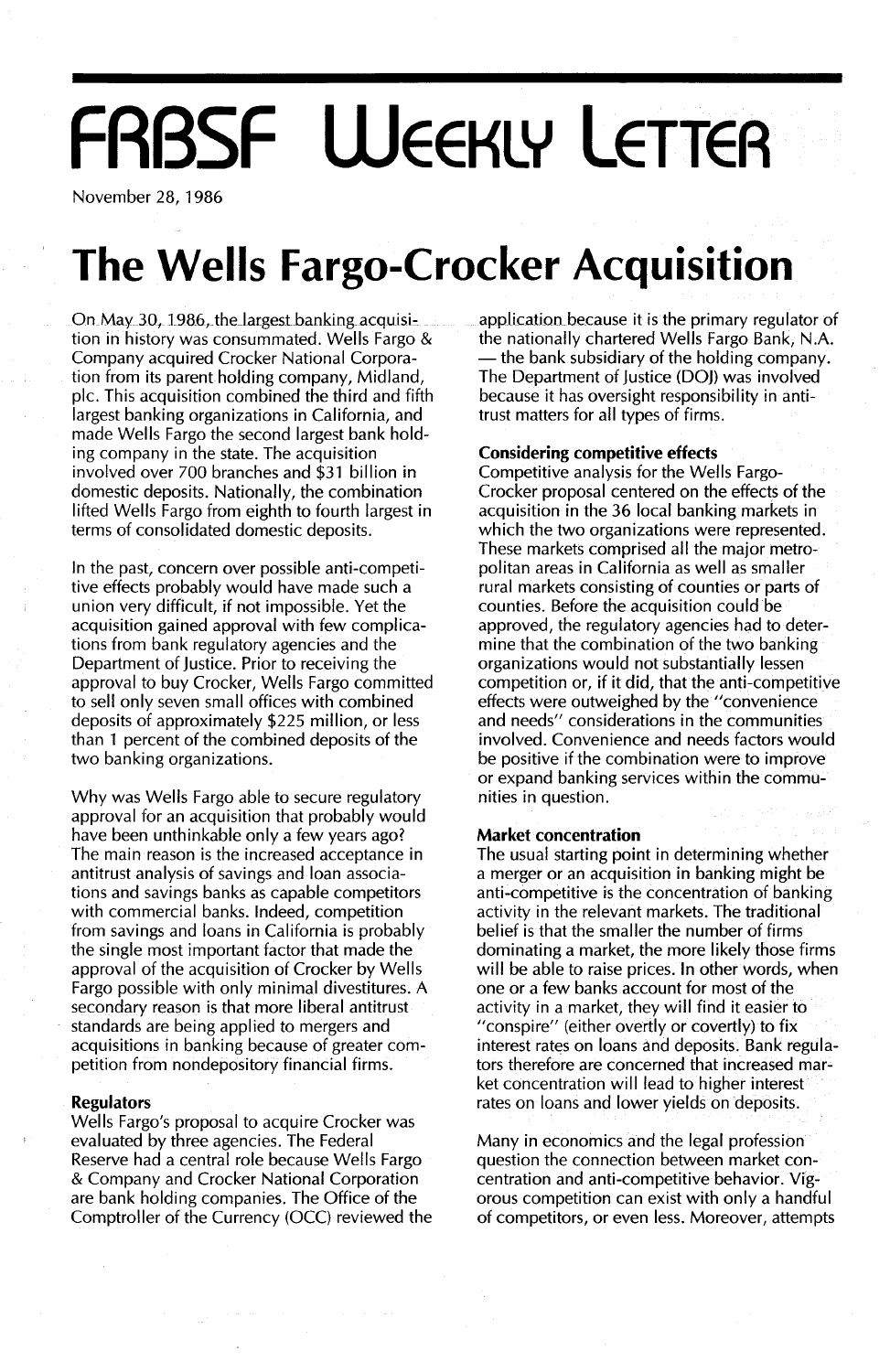## **FABSF**

by private firms to limit competition among themselves tend to be undermined by incentives to cheat on formal or informal agreements to "fix" prices (interest rates) and by the potential or actual entry of new competitors. As a result, regulators now take a more flexible view of the relation betWeen concentration and anti-competitive behavior for antitrust purposes.

Nevertheless, evidence regarding market concentration continues to playa key role in the approval of merger or acquisition applications. In fact, the Department of justice has established guidelines indicating when a merger or acquisition likely would be challenged based on the impact on market concentration. In its guidelines, the DOj uses the Herfindahl-Hirschman Index (HHI) for measuring concentration. The HHI is the sum of the squares of the percentage point shares of the firms in a market. With one firm in a market, this index would equal its maximum value of 10,000 (100%2). If there were three firms in a market with market shares of say, 50%,25% and 25%, respectively, the HHI would fall to 3750 points  $(50\%^2 +$  $25\%^2 + 25\%^2$ . As the number of firms increases and the market shares of individual firms shrink, the  $HHI$  approaches its theoretical minimum of Zero. Thus, a higher HHI indicates greater market concentration.

### **New antitrust standards**

Under DOJ guidelines, only markets with HHIs of greater than 1800 points are considered highly concentrated. In February 1985, the DOJ indicated that it is not likely to challenge *bank* mergers and acquisitions unless the HHI after the merger is 1800 or higher and the combination of the banking organizations increases the HHI by at least 200 points.

This standard represented an appreciable relaxation of previous guidelines in recognition of competition from nondepository financial institutions. While these institutions are not included directly in the calculation of market shares used to determine market concentrations, the DOj reasons that the provision of financial services by nonbanks should lessen the potential for adverse competitive effects that may result from concentration in banking alone,

When I would show home in a modern conserva Phine Second and the Second Second Committee of the

The more liberal DOj guidelines made it somewhat easier for the Wells Fargo-Crocker acquisition to meet approval. Using the new DOj guidelines and considering only deposits for commercial banks as measures of market shares, potential adverse effects on competition were not issues in 21 of the 36 markets in which the two organizations competed. In contrast, only 15 of the markets involved in the acquisition would have satisfied the pre-1985 standards.

#### **Thrifts as competitors**

Along with the new DOj "yardstick" that accounts for *indirect* nonbank competition, the competitive realities in financial markets caused the DOJ and bank regulatory agencies in antitrust analysis to treat thrifts as *direct* competitors with commercial banks. In the past, antitrust analysis viewed commercial banking as consisting of an integrated, and inseparable, set of activities. Since thrifts (particularly savings and loans) could not offer a full array of bank-like services, they were not treated as *direct* competitors with banks.

Financial deregulation has brought the importance of thrifts as *direct* competitors to the forefront. Savings and loans and savings banks now offer transaction accounts to households and businesses and make consumer, commercial, and industrial loans. The question is no longer whether thrift competition should be weighed when determining the competitive implications of bank mergers and acquisitions, but how heavily.

The Federal Reserve Board generally includes thrift deposits with a 50 percent weight when determining total deposits and market shares. The DOJ separates banking into commercial and consumer activities, and usually assigns thrift deposits a weight of 20 percent for the former and 100 percent for the latter. The Office of the Comptroller of the Currency treats thrifts as full competitors with commercial banks.

#### **Thrifts make the difference**

In all the different approaches among the agencies, including thrift deposits in market share calculations radically lowers the measured concentration in most banking markets in California. Using the Federal Reserve's approach, for exam-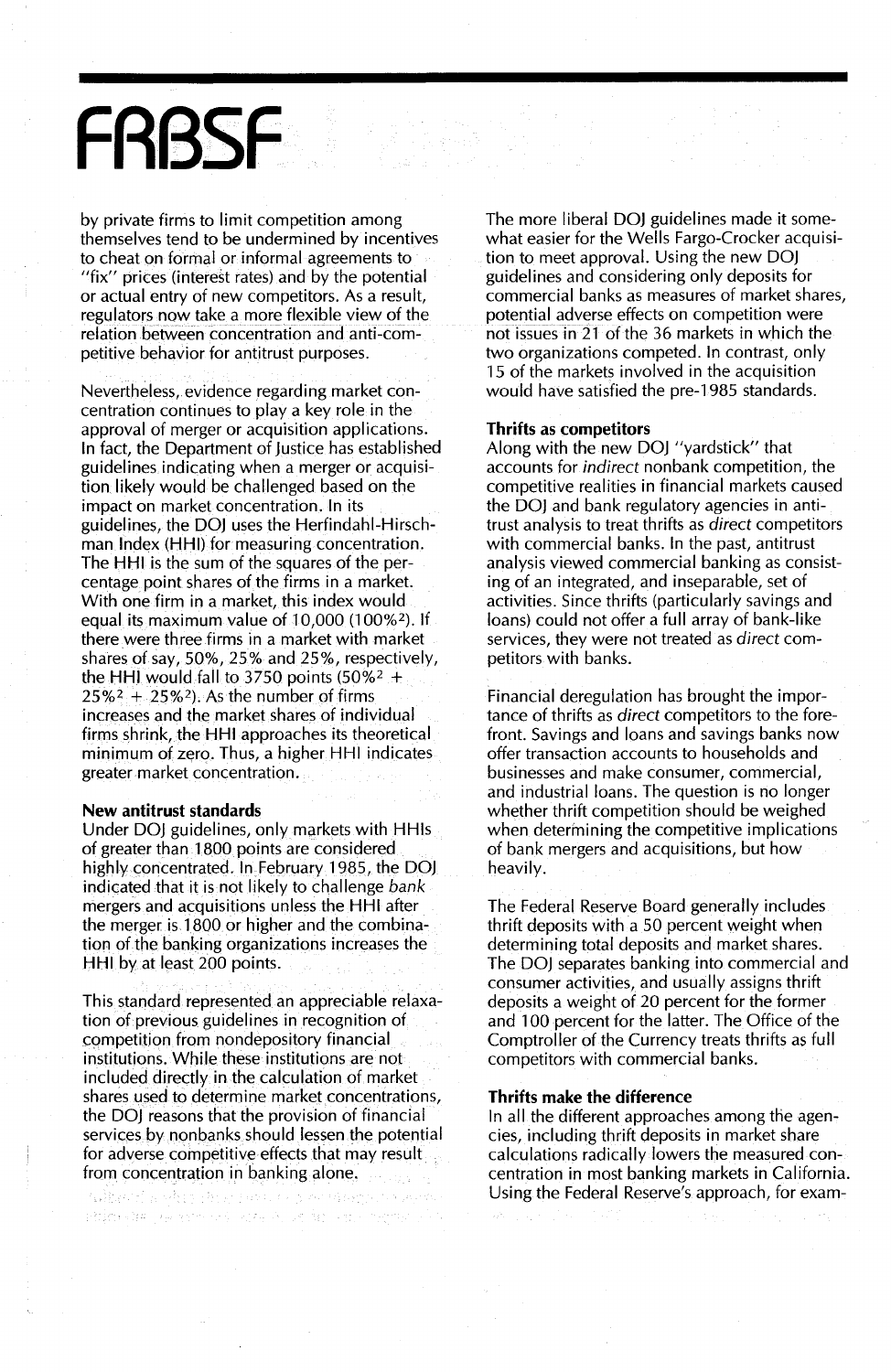pie, the HHI for the banking market in the San Francisco area was about 2000 points before the Wells Fargo-Crocker acquisition, when only commercial banks were considered. The market therefore fit the DOj's definition of highly concentrated (HHI of 1800 or more). When savings and loans also were included (with a 50 percent weight), the HHI by the Federal Reserve's calculation was around 1200 points.

If thrifts had been excluded, the combination of Wells Fargo and Crocker would have raised the HHI in the San Francisco area by more than 400 points in a highly concentrated market, and therefore would have exceeded the DOJ guidelines mentioned earlier. By considering thrifts, the San Francisco area market remained only moderately concentrated after the combination.

Overall, the explicit inclusion of thrift institutions in the analysis of the Wells Fargo-Crocker acquisition reduced from 15 to 7 the number of markets in which the effects on competition could have been found to be substantially adverse in the absence of any divestitures. The 15 markets would have involved close to \$20 billion in combined Wells Fargo and Crocker deposits, compared to \$1 billion in the 7 markets in which Wells Fargo did make divestitures.

Without the consideration given to thrift institutions in local banking markets in California, approval of the Wells Fargo-Crocker acquisition would have been much more difficult to secure and almost surely would have required the divestiture of substantially more than \$225 million in deposits.

#### Statewide concentration

The Federal Reserve's analyses of mergers and acquisitions involving large banking organizations often deal with the issue of statewide, and sometimes even national, concentration of financial resources. However, in the Wells Fargo-Crocker case - the largest banking acquisition to date - the concentration of resources was not a major issue in part because banking itself has become less concentrated in California. On a statewide basis, the HHI for banks fell from about 1700 points in 1980 to around 1350 points in 1985. Judged from this lower base, California was moderately concentrated in terms of banking deposits even after the union of Wells Fargo and Crocker, not highly concentrated as would have been true in 1980.

The prominence of thrift institutions in California is another reason that the statewide concentration of resources was not a serious issue in the Wells Fargo-Crocker acquisition. Savings and loan deposits in California are about equal to the total domestic deposits of commercial banks in the state. Moreover, 33 of 49 depository institutions with domestic deposits greater than \$1 billion in California are savings and loans.

As was true for the evaluation of the competitive factors in local markets, the treatment of thrifts as direct competitors with commercial banks helped mute concerns over any concentration of financial resources in California that may have resulted from Wells Fargo & Company's purchase of Crocker National Corporation.

#### Frederick T. Furlong

Opinions expressed in this newsletter do not necessarily reflect the views of the management of the Federal Reserve Bank of San Francisco, or of the Board of Governors of the Federal Reserve System.

Editorial comments may be addressed to the editor (Gregory Tong) orto the author .... Free copies of Federal Reserve publications can be obtained from the Public Information Department, Federal Reserve Bank of San Francisco, P.O. Box 7702, San Francisco 94120. Phone (415) 974-2246.